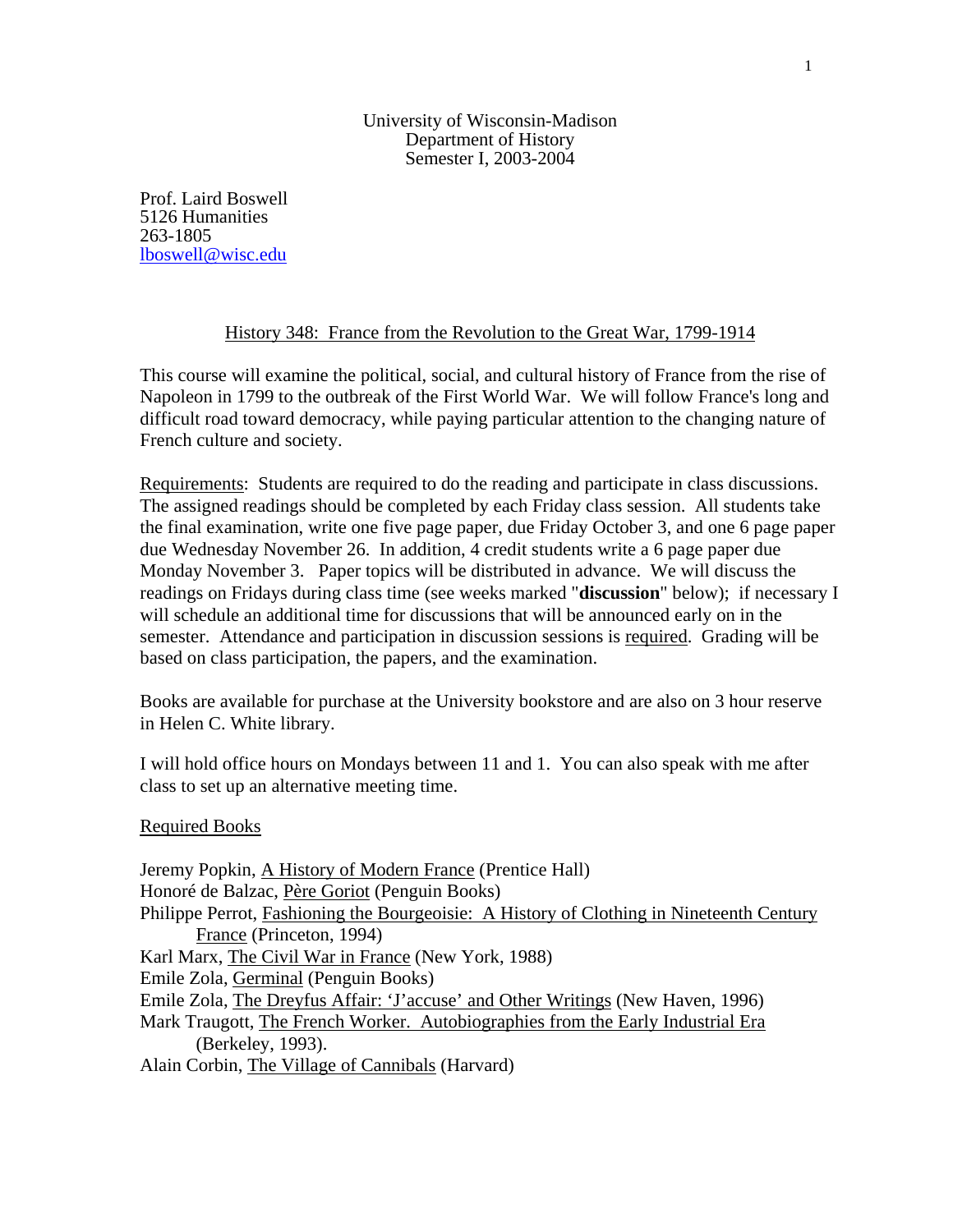#### Week I. (September 3) Introduction: Social Geography of France

 Introduction The Social and Political Geography of France

Popkin, A History of Modern France, chapter 1.

Week 2. (September 8) The Revolution and Napoleon

The Heritage of the Revolution Napoleon – Domestic Aspects Napoleon – Domestic Aspects

Popkin, A History of Modern France, chapters 6-10. Begin Honoré de Balzac, Père Goriot

### Week 3. (September 15) From Napoleon to the Revolution of 1830

Napoleon -- War, Expansion and Defeat The Restoration The Revolution of 1830

Popkin, A History of Modern France, chapters 11, 12, 13

Week 4. (September 22) The July Monarchy

**No Class, Monday September 22** The July Monarchy **Discussion**: Père Goriot.

Week 5. (September 29) From the Revolution of 1848 to the Second Empire

## **\*\*\* Friday October 3 \*\*\* All students: five page paper due in class**

The Revolution of 1848 The Rise of Louis Napoleon The Second Empire and the War of 1870

Popkin, A History of Modern France, chapters 14, 15, 16

## Week 6. (October 6) The Paris Commune and its Aftermath

The Paris Commune From the Conservative to the Radical Republic, 1871-1898 **Discussion:** Philippe Perrot, Fashioning the Bourgeoisie: A History of Clothing in Nineteenth Century France, 3-123, 144-66. Popkin, A History of Modern France, chapter 17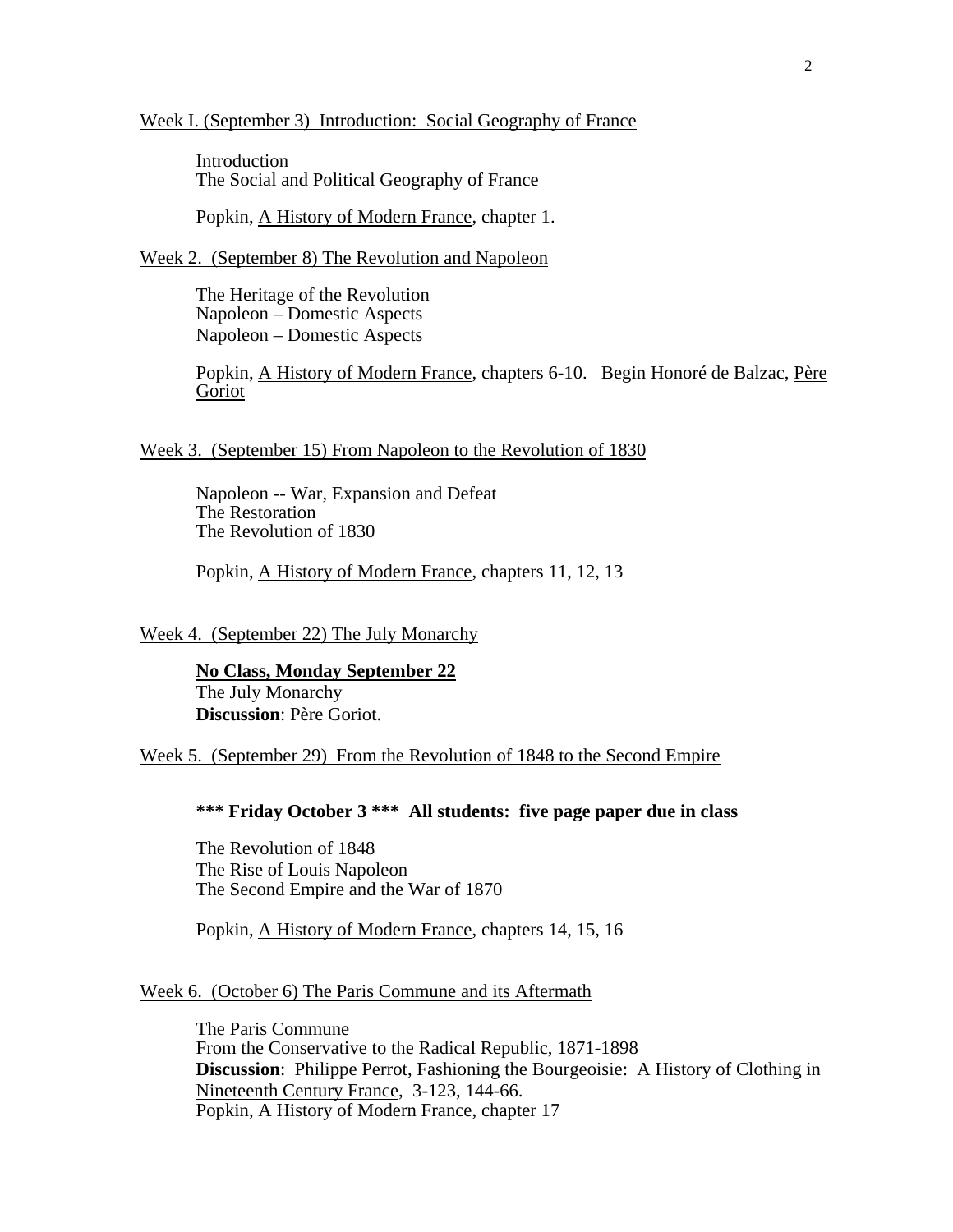#### Week 7. (October 13) The crisis of the Third Republic

Général Boulanger Anti-Semitism **Discussion**: Karl Marx, The Civil War in France, pp. 36-85;

Popkin, A History of Modern France, chapters 18, 19

## Week 8. (October 20). Peasants, Workers, and Private Life

The Peasantry in the Nineteenth Century Workers Private Life

## Week 9. (October 27) Rural Society and the Dreyfus Affair

 The Dreyfus Affair **Discussion**: Alain Corbin, The Village of Cannibals **No Class, Friday October 31**  Popkin, A History of Modern France, chapter 20

## Week 10. (November 3) Women and Sexuality

# **\*\*\* Monday November 3 \*\*\* Four credit students: six page paper due in class**

Women Private Life: Sexuality **Discussion**: Emile Zola, The Dreyfus Affair: 'J'accuse' and Other Writings (New Haven, 1996), pp. TBA

## Week 11. (November 10). Colonies and Socialism

 Colonial Empire Socialism **Discussion:** Traugott, The French Worker: Autobiographies from the Early Industrial Era, pp. 92-115; 116-181; 336-382.

### Week 12. (November 17) Religion and Immigrants

Immigrants Religion **Discussion**: Traugott, The French Worker, pp. 183-248; 250-308; 309-335

Week 13. (November 24) Education and Religion